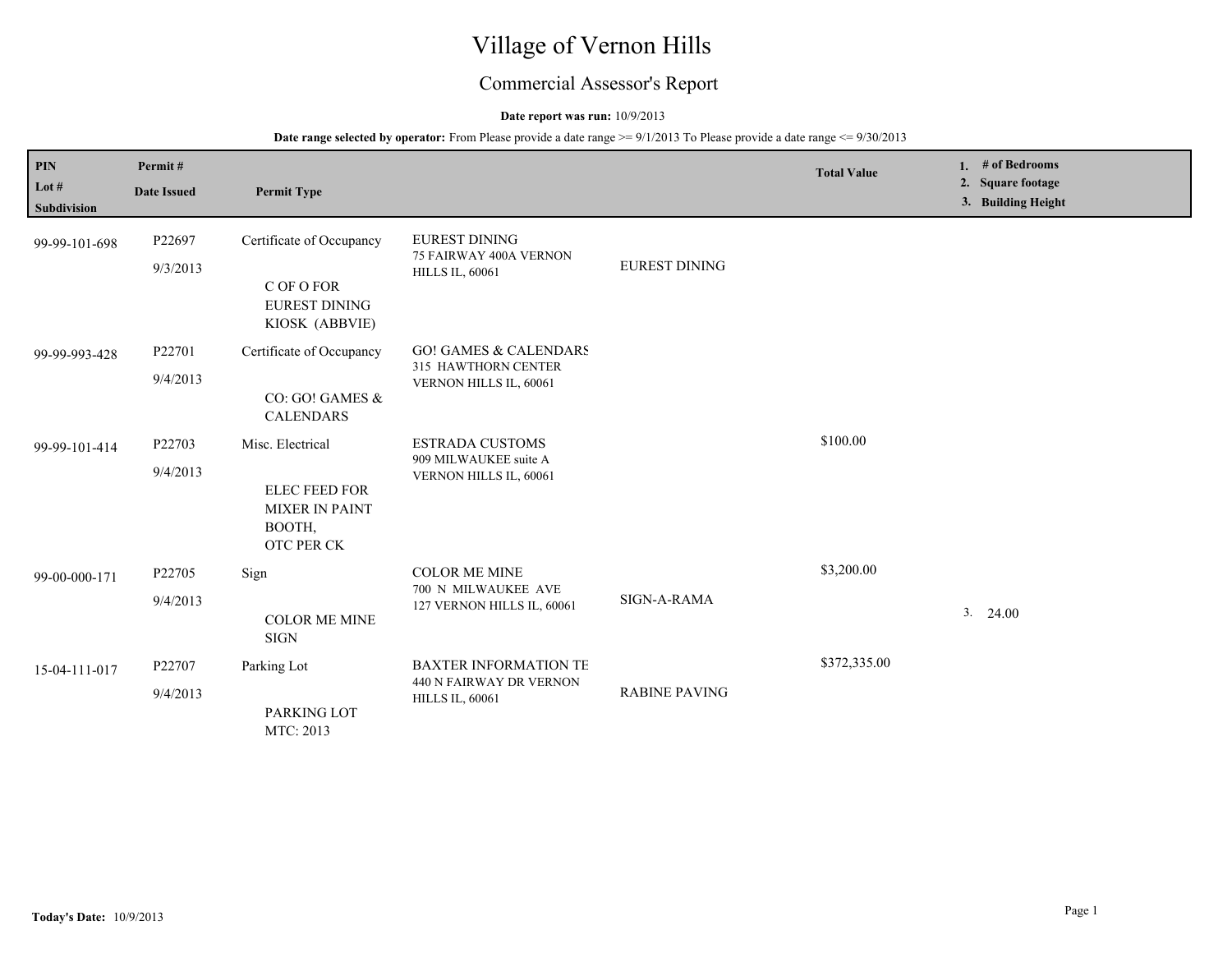| $\mathbf{PIN}$<br>Lot #<br><b>Subdivision</b> | Permit#<br><b>Date Issued</b> | <b>Permit Type</b>                                                                                                                        |                                                                |                                            | <b>Total Value</b> | 1. # of Bedrooms<br>2. Square footage<br>3. Building Height |
|-----------------------------------------------|-------------------------------|-------------------------------------------------------------------------------------------------------------------------------------------|----------------------------------------------------------------|--------------------------------------------|--------------------|-------------------------------------------------------------|
| 11-33-401-014                                 | P22709<br>9/5/2013            | <b>Commercial Alteration</b><br><b>INTERIOR</b><br>UPDATE: CARPET,<br>PAINT, BOOTHS,<br>ELEC, PLUMBING,<br>TRIM, EXTERIOR<br><b>PAINT</b> | <b>DENNY'S</b><br>890 N MILWAUKEE AV<br>VERNON HILLS IL, 60061 | $A-1$ , INC                                | \$150,000.00       |                                                             |
| 99-00-000-271                                 | P22712<br>9/6/2013            | <b>Commercial Alteration</b><br><b>TENANT</b><br><b>BUILDOUT: RUE 21</b><br>$10/8/13$ : revisions<br>recvd after permitting               | <b>RUE 21</b><br>530 HAWTHORN CENTER<br>VERNON HILLS IL, 60061 | <b>CORTLAND MORGAN</b><br><b>ARCHITECT</b> | \$250,000.00       |                                                             |
| 99-00-000-271                                 | P22713<br>9/6/2013            | Fire Alarm<br><b>FIRE ALARM</b>                                                                                                           | RUE 21<br>530 HAWTHORN CENTER<br>VERNON HILLS IL, 60061        | <b>CORTLAND MORGAN</b><br><b>ARCHITECT</b> | \$5,000.00         |                                                             |
| 99-99-996-729<br>LOT 50<br>POD A              | P22715<br>9/6/2013            | Misc. Residential<br><b>CONCRETE</b><br>REPLACEMENT -<br>16.5SQFT OF<br>SIDEWALK, 1ST 2<br>PIECES AT DRIVE                                | 1872 N OLYMPIC DR<br>VERNON HILLS IL, 60061                    | LOT 50<br>DU BOIS PAVING CO                | \$956.00           |                                                             |
| 99-99-100-004                                 | P22716<br>9/6/2013            | Misc. Commercial<br>DRAIN TILE AT<br><b>VARIOUS</b><br>LOCATIONS (2013)                                                                   | 0 INVERNESS VERNON<br><b>HILLS IL, 60061</b>                   | PHOENIX LANDSCAPING, II                    | \$7,020.00         |                                                             |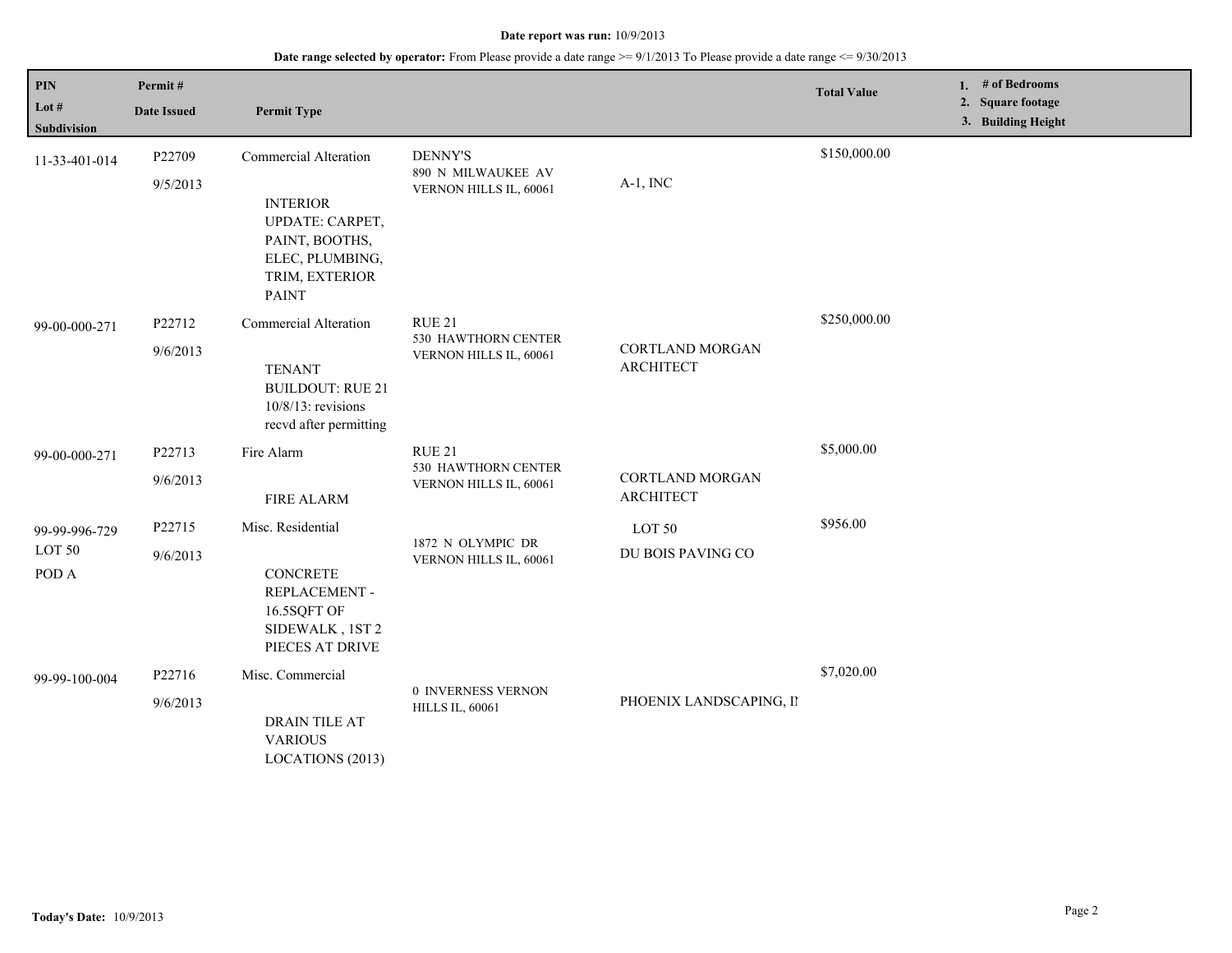| PIN                          | Permit#             |                                                                                                                |                                                                  |                                  | <b>Total Value</b> | 1. # of Bedrooms                        |
|------------------------------|---------------------|----------------------------------------------------------------------------------------------------------------|------------------------------------------------------------------|----------------------------------|--------------------|-----------------------------------------|
| Lot $#$                      | <b>Date Issued</b>  | <b>Permit Type</b>                                                                                             |                                                                  |                                  |                    | 2. Square footage<br>3. Building Height |
| Subdivision<br>99-99-991-987 | P22729<br>9/6/2013  | Misc. Residential<br><b>CONCRETE</b><br>REPLACEMENTS -<br>34.5SQ FT. OF<br>SIDEWALK, 1ST 3<br>PIECES AT STOOP, | 2004 N TREVINO TER<br>VERNON HILLS IL, 60061                     | DU BOIS PAVING CO                | \$1,000.00         |                                         |
| 11-33-401-014                | P22731<br>9/9/2013  | 1 STEP.<br>Parking Lot<br>PARKING LOT 2013                                                                     | <b>DENNY'S</b><br>890 N MILWAUKEE AV<br>VERNON HILLS IL, 60061   | <b>KAPLAN PAVING</b>             | \$7,339.00         |                                         |
| 15-04-107-005                | P22733<br>9/9/2013  | Sign<br><b>TEMP REAL</b><br><b>ESTATE SIGN</b>                                                                 | <b>4 PHILLIP RD VERNON</b><br><b>HILLS IL, 60061</b>             | <b>PARVIN CLAUSS</b>             | \$600.00           | 3.4.00                                  |
| 99-99-999-477                | P22734<br>9/9/2013  | Parking Lot<br>PARKING LOT<br>MAINTANCE -<br>resubmit sent directly<br>to Steve                                | CDW<br>300 N MILWAUKEE AVE<br>VERNON HILLS ILLINOIS IL,<br>60061 | <b>BRIGGS PAVING</b>             | \$25,000.00        |                                         |
| 99-99-991-923                | P22739<br>9/9/2013  | Driveway/Slab<br>REPLACE ASHALT<br><b>DRIVEWAY</b>                                                             | 1970 N TREVINO TER<br>VERNON HILLS IL, 60061                     | DU BOIS PAVING CO                | \$4,605.00         |                                         |
| 99-99-992-884                | P22744<br>9/9/2013  | Security System<br><b>SECURITY</b><br><b>SYSTEM</b>                                                            | 278 HAWTHORN VILLAGE<br><b>COMMONS VERNON HILLS</b><br>IL, 60061 | <b>FERREIRA ENTERPRISES</b>      | \$400.00           |                                         |
| 99-99-991-724                | P22756<br>9/10/2013 | Re-Roofing<br><b>REROOF</b>                                                                                    | 171 CORPORATE WOODS<br>PKWY VERNON HILLS IL,<br>60061            | DURA-PLY ROOFING CORP<br>(UNLTD) | \$225,850.00       |                                         |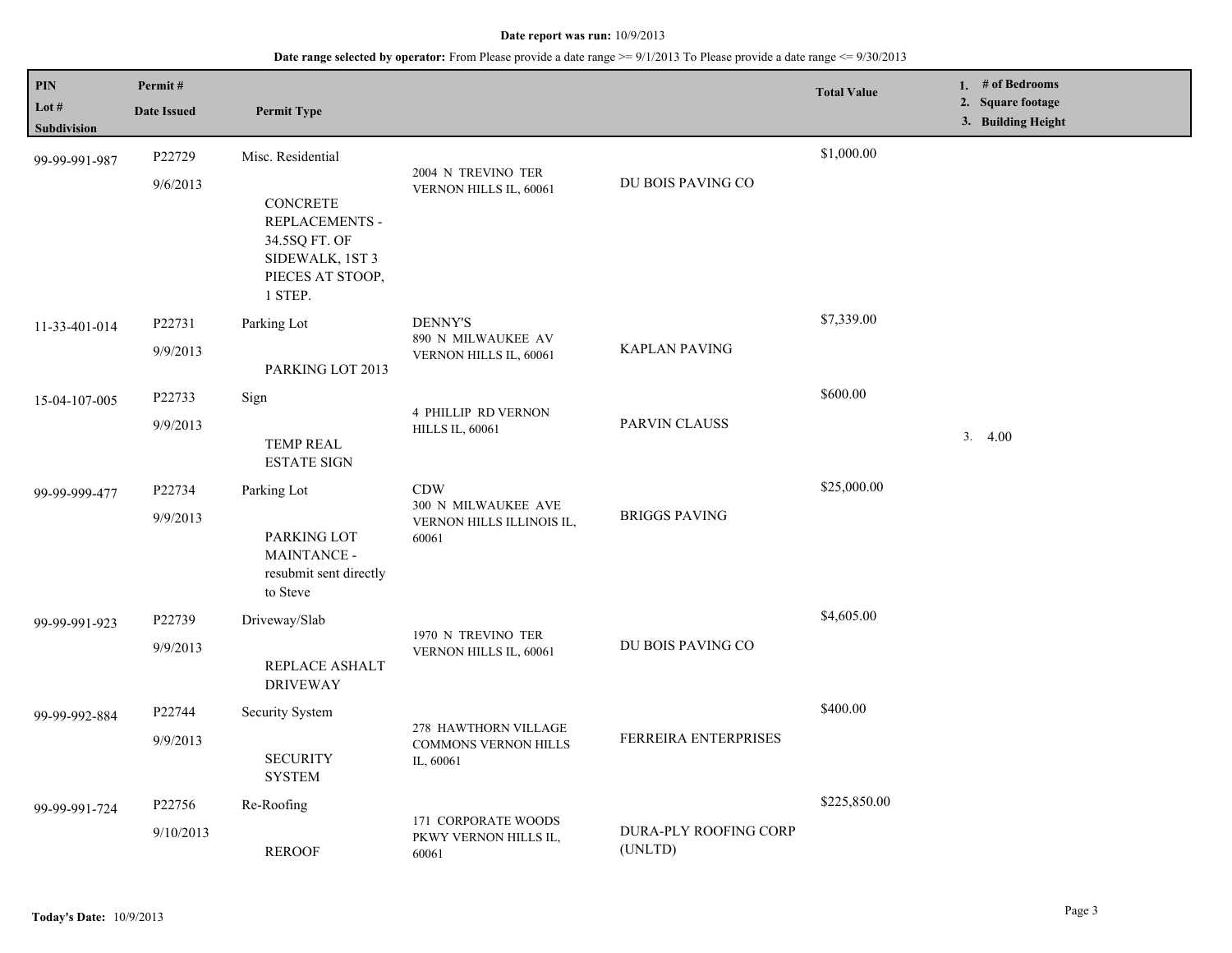| PIN<br>Lot $#$<br><b>Subdivision</b> | Permit#<br><b>Date Issued</b>   | <b>Permit Type</b>                                                                     |                                                                                 |                                         | <b>Total Value</b> | 1. # of Bedrooms<br>2. Square footage<br>3. Building Height |
|--------------------------------------|---------------------------------|----------------------------------------------------------------------------------------|---------------------------------------------------------------------------------|-----------------------------------------|--------------------|-------------------------------------------------------------|
| 15-09-402-001                        | P22757<br>9/10/2013             | Fire Sprinklers<br>FIRE SPRINKLERS                                                     | <b>HSBC</b><br>475 CORPORATE WOODS<br>PKWY VERNON HILLS IL,<br>60061            | RELIABLE FIRE EQUIPMEN'                 | \$8,900.00         |                                                             |
| 15-15-103-036                        | P22758<br>9/10/2013             | Misc. Commercial<br>PALLET RACK                                                        | WURTH BAER SUPPLY<br>909 FOREST EDGE DR<br>VERNON HILLS IL, 60061               |                                         | \$12,899.00        |                                                             |
| 99-99-996-610                        | P22759<br>9/11/2013             | Parking Lot<br><b>SEAL COATED</b><br>PARKING LOT                                       | COLLEGE OF LAKE COUNT<br>1120 S MILWAUKEE AV<br>VERNON HILLS IL, 60061          | <b>BEHM PAVEMENT</b><br>MAINTENANCE INC | \$29,600.00        |                                                             |
| 99-00-000-190                        | P22760<br>9/11/2013             | Parking Lot<br>PARKING LOT -<br><b>RESTRIPE 2013</b><br>2ND ONE FOR THE<br><b>YEAR</b> | MCDONALD'S CORPORATIO<br>700 N MILWAUKEE AVE<br>147 VERNON HILLS IL, 60061      | MCDONALD'S CORPORATIO                   | \$255.00           |                                                             |
| 99-00-000-749                        | P22762<br>9/11/2013             | Certificate of Occupancy<br>CERT OF OCC                                                | <b>VERNON HILLS ATHLETIC</b><br>50 N LAKEVIEW PKY 106<br>VERNON HILLS IL, 60061 | ARTHUR ROGERS CO.                       |                    |                                                             |
| 99-99-999-918                        | P <sub>22763</sub><br>9/11/2013 | Commercial Alteration<br><b>OCCUPANT - NET</b><br><b>STUDY</b>                         | <b>NET STUDY</b><br>850 N MILWAUKEE AVE suite<br>203 VERNON HILLS IL, 60061     | F & M CONSTRUCTION SVC                  | \$8,840.00         |                                                             |
| 15-04-201-016                        | P22764<br>9/12/2013             | Parking Lot<br>PARKING LOT                                                             | THE PHYSICIAN CENTER A<br>565 N LAKEVIEW PKY<br>VERNON HILLS IL, 60061          | <b>GLOBE PROPERTY MGMT C</b>            | \$162,000.00       |                                                             |
| 99-99-995-053                        | P22765<br>9/12/2013             | Fire Sprinklers<br>FIRE SPRINKLER                                                      | <b>HYDRA FORCE</b><br>700 WOODLANDS PKWY<br>VERNON HILLS IL, 60061              | <b>USA FIRE PROTECTION</b>              | \$20,173.00        |                                                             |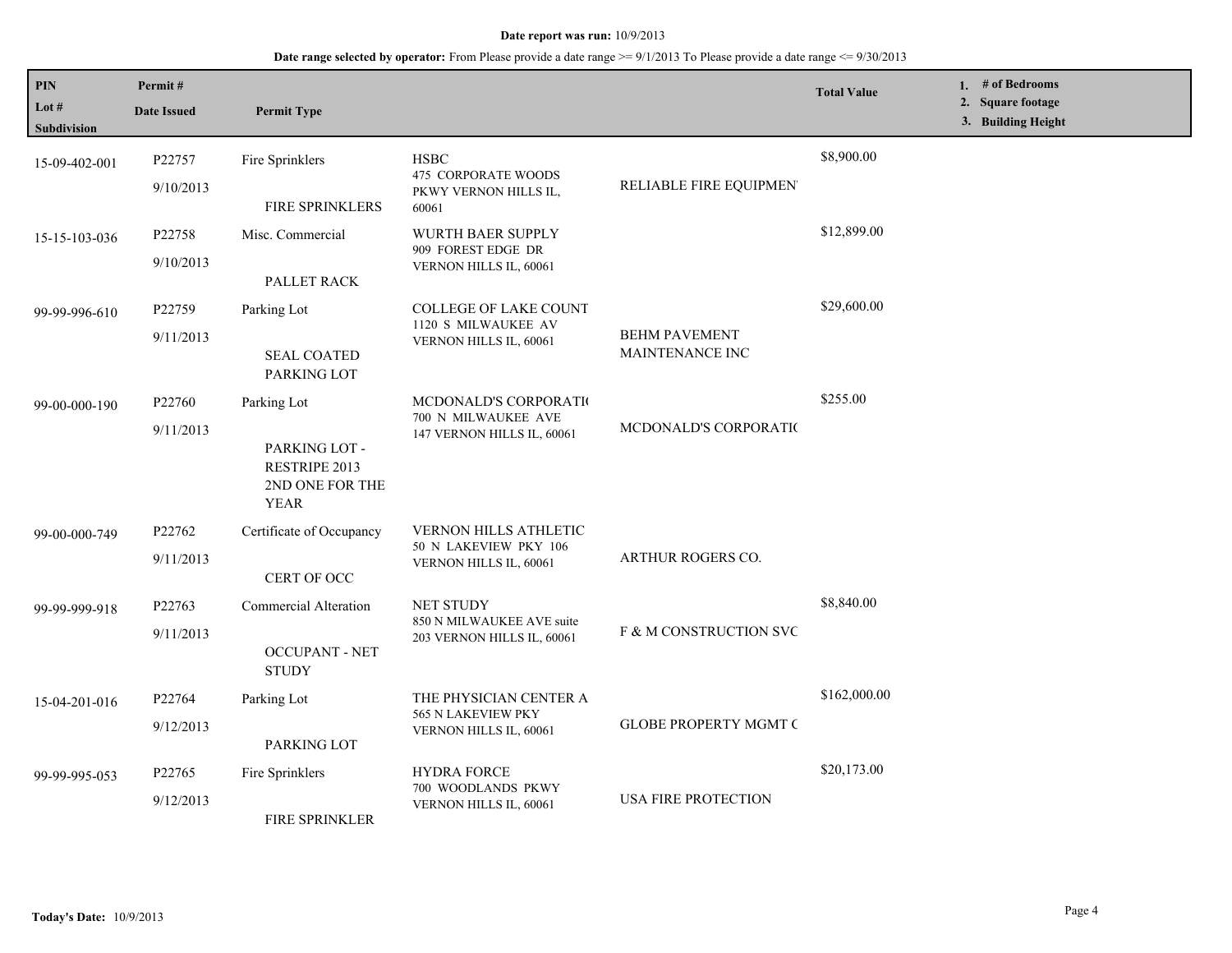| PIN<br>Lot $#$<br><b>Subdivision</b> | Permit#<br><b>Date Issued</b> | <b>Permit Type</b>                                                               |                                                                                 |                                      | <b>Total Value</b> | 1. # of Bedrooms<br>2. Square footage<br>3. Building Height |
|--------------------------------------|-------------------------------|----------------------------------------------------------------------------------|---------------------------------------------------------------------------------|--------------------------------------|--------------------|-------------------------------------------------------------|
| 99-99-995-195                        | P22769<br>9/13/2013           | Parking Lot<br><b>SEAL COATING</b><br>AND STRIPING                               | 750 E BUNKER CT VERNON<br><b>HILLS IL, 60061</b>                                | PLS MAINTENANCE CO                   | \$3,800.00         |                                                             |
| 99-99-999-325                        | P22770<br>9/13/2013           | Misc. Commercial<br><b>SKYLIGHT</b><br><b>GLAZING</b>                            | WESTFIELD SHOPPINGTOW<br>122 HAWTHORN CENTER<br>VERNON HILLS IL, 60061          | <b>IMPERIAL GLASS STRUCTU</b><br>CO. | \$167,795.00       |                                                             |
| 99-00-000-224                        | P22771<br>9/16/2013           | Misc. Commercial<br>SHELVING,<br>RACKING, CASH<br>WRAPS, FITTING<br><b>ROOMS</b> | <b>ROSS DRESS FOR LESS</b><br>701 N MILWAUKEE AVE<br>304 VERNON HILLS IL, 60061 | <b>BURNHAM NATIONWIDE</b>            | \$50,000.00        |                                                             |
| 11-33-302-004                        | P22775<br>9/17/2013           | Fire Sprinklers<br>FIRE SPRINKLER<br><b>STSTEM</b>                               | <b>BUCKY'S EXPRESS</b><br>294 TOWNLINE RD VERNON<br><b>HILLS IL, 60061</b>      | MONARCH FIRE PROTECTIO<br>INC.       | \$18,000.00        |                                                             |
| 99-00-000-240                        | P22776<br>9/17/2013           | Fire Sprinklers<br>FIRE SPRINKLER                                                | CHICK-FIL-A<br>701 N MILWAUKEE AVE<br>360 VERNON HILLS IL, 60061                | MONARCH FIRE PROTECTIO<br>INC.       | \$24,000.00        |                                                             |
| 99-99-101-363                        | P22779<br>9/17/2013           | Certificate of Occupancy<br>CO: KOR                                              | <b>KOR</b><br>1047 HAWTHORN CENTER<br>VERNON HILLS IL, 60061                    |                                      |                    |                                                             |
| 11-33-302-015                        | P22780<br>9/17/2013           | Re-Roofing<br><b>REROOF</b>                                                      | POD ENTERPRISE<br>935 N LAKEVIEW PKY<br>VERNON HILLS IL, 60061                  | <b>AMERISTAR EXTERIORS</b>           | \$102,500.00       |                                                             |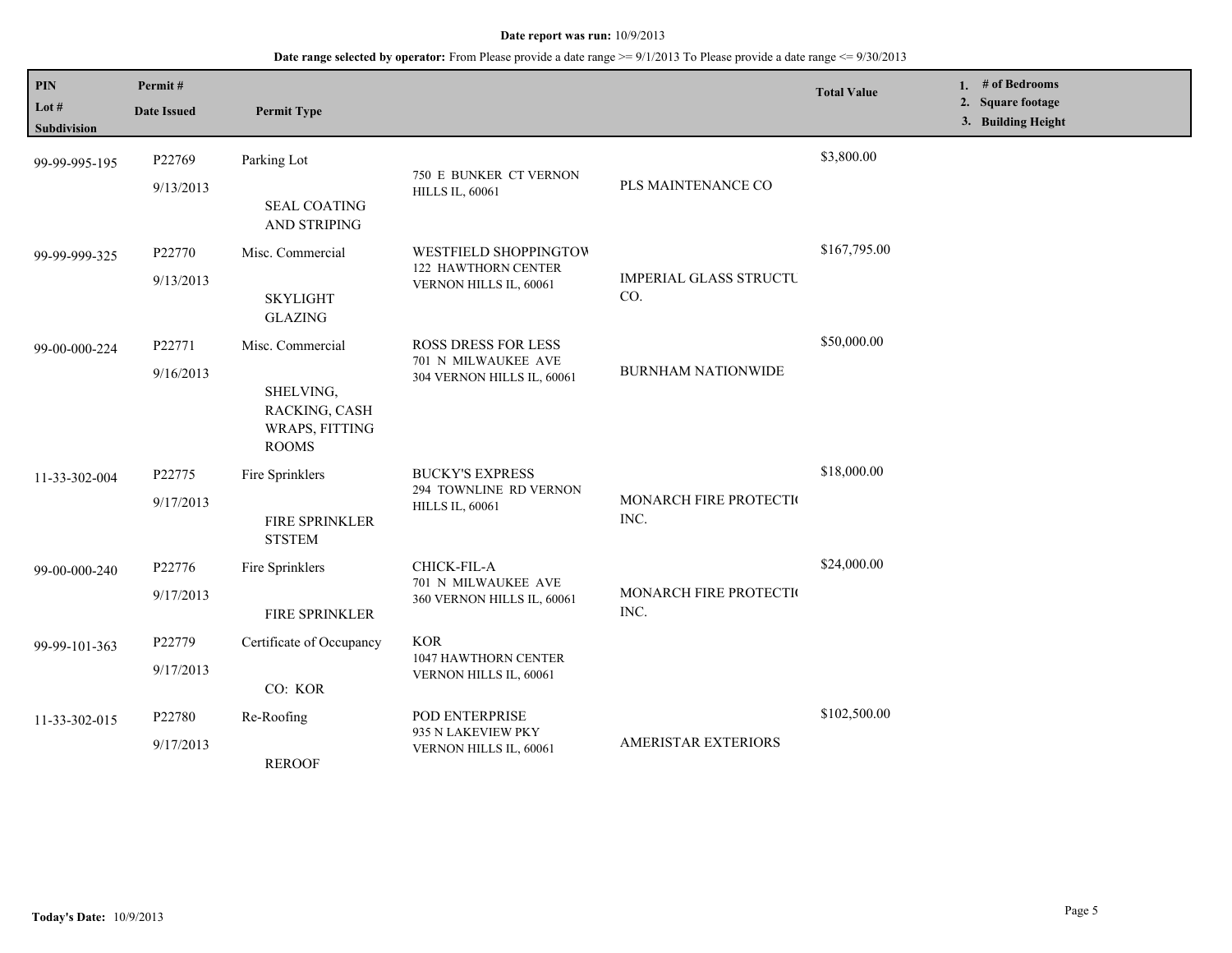| PIN<br>Lot $#$<br><b>Subdivision</b> | Permit#<br><b>Date Issued</b> | <b>Permit Type</b>                                                                                             |                                                                           |                              | <b>Total Value</b> | 1. # of Bedrooms<br>2. Square footage<br>3. Building Height |
|--------------------------------------|-------------------------------|----------------------------------------------------------------------------------------------------------------|---------------------------------------------------------------------------|------------------------------|--------------------|-------------------------------------------------------------|
| 99-99-995-478                        | P22782<br>9/18/2013           | <b>Commercial Alteration</b><br><b>INTERIOR</b><br><b>BUILDOUT:</b><br><b>CHARLEY'S</b><br>PHILLY STEAKS       | CHARLEY'S PHILLY STEAK<br>904 HAWTHORN CENTER<br>VERNON HILLS IL, 60061   | 2010 ARCHITECTS, INC         | \$75,000.00        |                                                             |
| 99-00-000-224                        | P22785<br>9/18/2013           | Sign<br>SIGNS: ROSS:<br>WALL, TENANT<br>PANELS, UNDER<br><b>CANOPY</b>                                         | ROSS DRESS FOR LESS<br>701 N MILWAUKEE AVE<br>304 VERNON HILLS IL, 60061  | NORTH SHORE SIGN             | \$25,000.00        |                                                             |
| 99-99-994-160                        | P22789<br>9/20/2013           | Sign<br><b>TEMP REAL</b><br><b>ESTATE SIGN</b>                                                                 | 401 SULLIVAN DR VERNON<br><b>HILLS IL, 60061</b>                          | VITAL SIGNS USA, INC         | \$600.00           | 2.<br>32.00<br>3.<br>4.00                                   |
| 11-33-303-001                        | P22791<br>9/20/2013           | Commercial Addition<br><b>ADDITION</b><br><b>ENCLOSED</b><br>WALKWAY, DATA<br><b>CENTER AND</b><br>PARKING LOT | RUST OLEUM CORP<br>11 HAWTHORN PKWY<br>VERNON HILLS IL, 60061             | THE HEZNER CORPORATIO        | \$2,749,699.00     |                                                             |
| 99-00-000-171                        | P22794<br>9/23/2013           | Fire Sprinklers<br>FIRE SPRINKLER                                                                              | <b>COLOR ME MINE</b><br>700 N MILWAUKEE AVE<br>127 VERNON HILLS IL, 60061 | <b>CYBOR FIRE PROTECTION</b> | \$1,695.00         |                                                             |
| 99-99-995-187                        | P22796<br>9/23/2013           | Tent<br>TENT-<br><b>OKTOBERFEST</b><br>2013                                                                    | VILLAGE OF VERNON HILL<br>75 E ROUTE 45 VERNON<br><b>HILLS IL, 60061</b>  |                              |                    |                                                             |